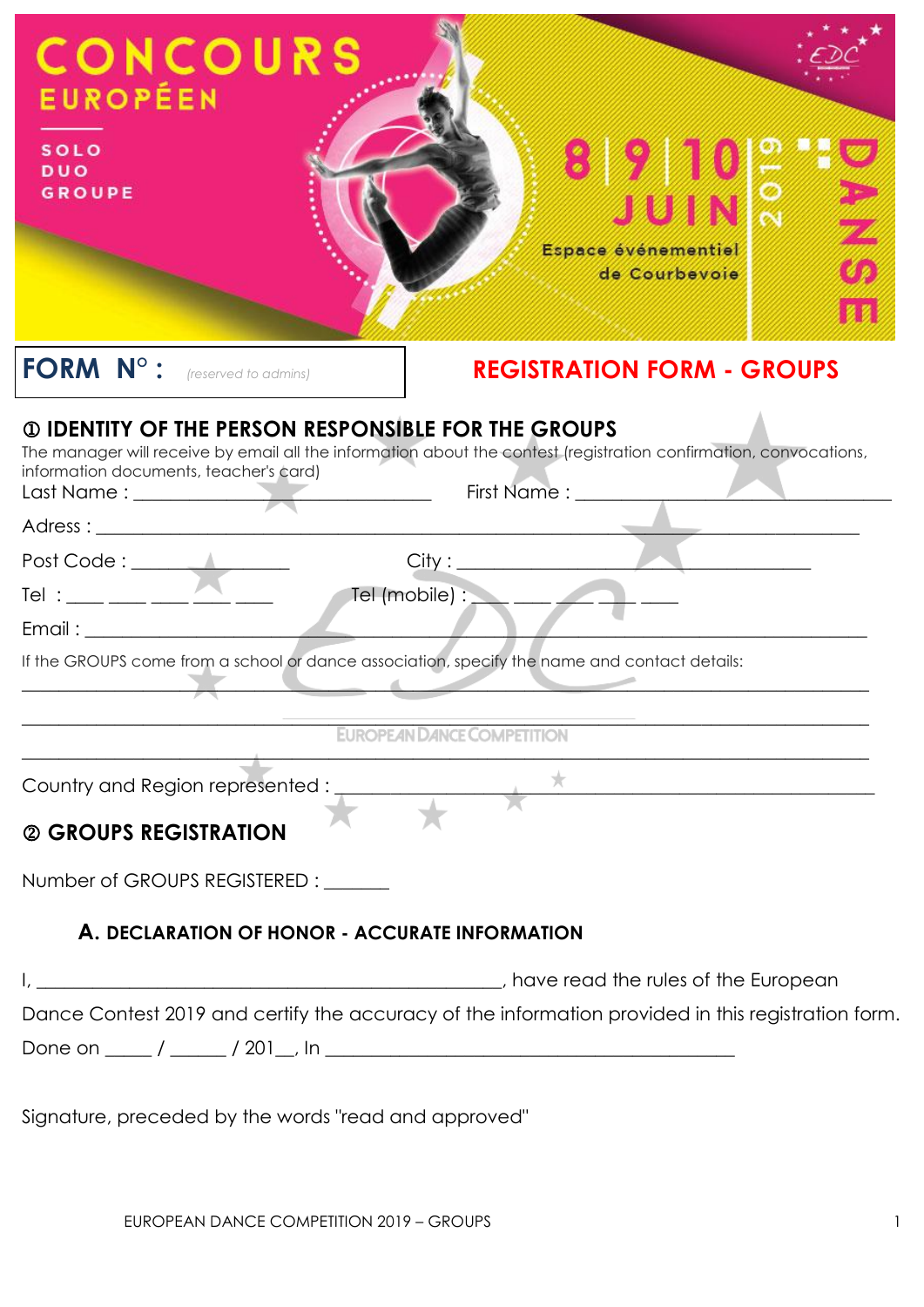### **B. DECLARATION OF HONOR – APTITUDE TO COMPETE**

|                                                                                                | certify that I have the medical certificates |
|------------------------------------------------------------------------------------------------|----------------------------------------------|
| of all the candidates I have registered on this form and confirm that all these candidates are |                                              |
| eligible to participate in the European Dance Competition 2019.                                |                                              |

Date of \_\_\_\_\_/\_\_\_\_\_\_/ 201\_\_\_ , In \_\_\_\_\_\_\_\_\_\_\_\_\_\_\_\_\_\_\_\_\_\_\_\_\_\_\_\_\_\_\_\_\_\_\_\_\_\_\_\_\_\_\_\_

*Signature, preceded by the words "read and approved"*

#### **C. REGISTRATION FEES**

 $\Delta$ 

 $\sim$ 

Complete the table below to determine the total amount of registrations. Reminder: The cost of the registration fee is  $22 \epsilon$  per dancer.

| This fee includes: registration fees and entry fees |                 |       |  |
|-----------------------------------------------------|-----------------|-------|--|
|                                                     |                 |       |  |
| Number of dancers                                   | Cost per dancer | Total |  |
|                                                     | 22 €            |       |  |
|                                                     |                 |       |  |

The registration fees' payment is online. The website is indicated in the rules of the competition. Once the payment is made, fill the table below:

| Order Number** | <b>DATE</b>                       | Amount (in $\xi$ ) |
|----------------|-----------------------------------|--------------------|
|                | <b>EUROPEAN DANCE COMPETITION</b> |                    |
|                |                                   |                    |
|                |                                   |                    |
|                |                                   |                    |
|                |                                   |                    |
|                |                                   |                    |
|                |                                   |                    |
|                |                                   |                    |

\*\* information sent by email after payment of registration on the dedicated website (see contest rules)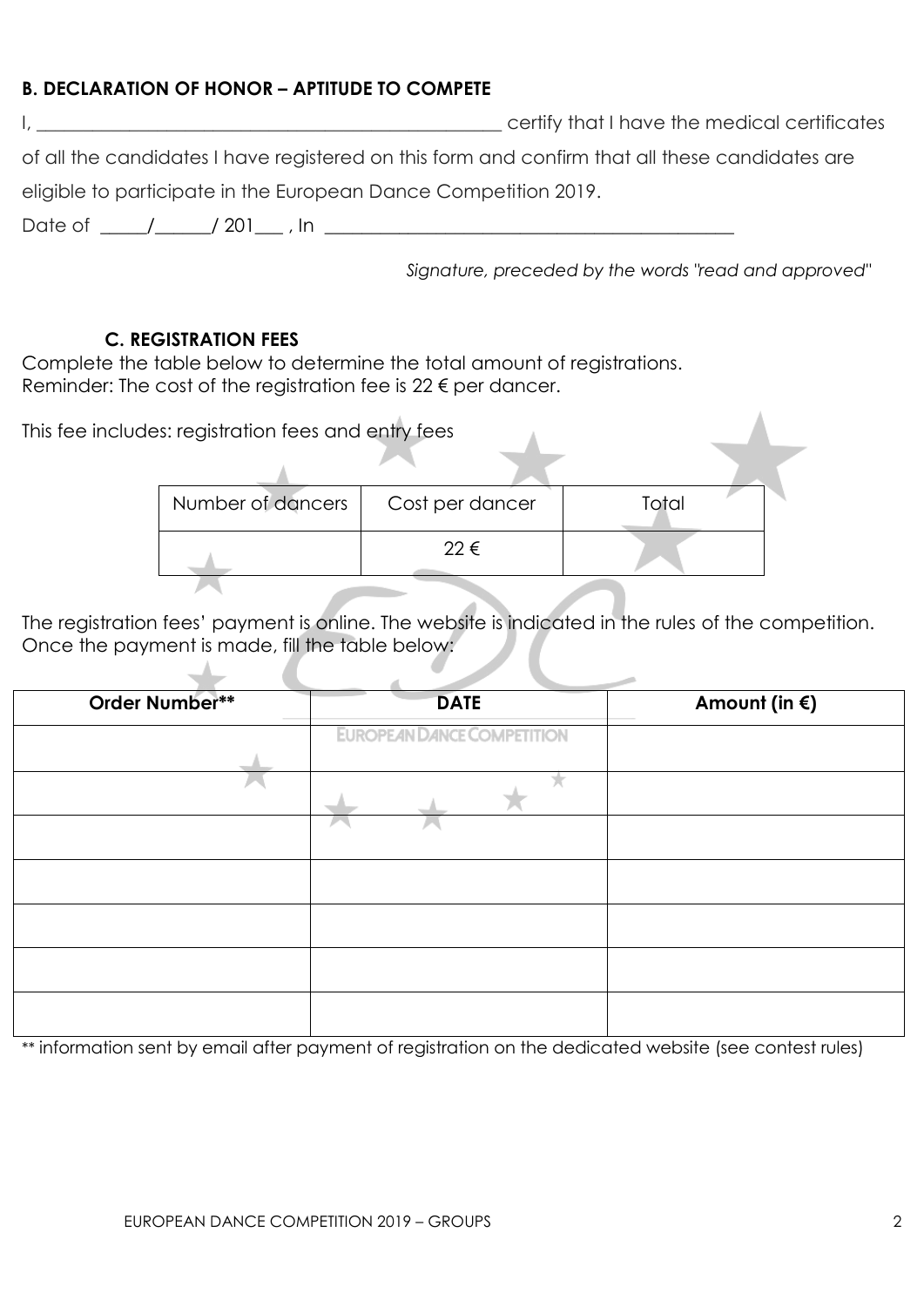## **THANK YOU FOR YOUR PARTICIPATION. WE SUGGEST YOU TO VERIFY THAT YOUR REGISTRATION FORM IS COMPLETE**

 $\Box$  Provide credentials if the person in charge of the registration is a teacher (CND card or FFD...) in order to obtain the free entry with the PROFESSOR PASS. If there is no official document, the teacher must obtain an entry on the online ticketing of the contest.

 $\Box$  The authorization form of image rights signed by each participant or the person legally responsible or a discharge of the person responsible for registration.

 $\Box$  Registration fees paid online exclusively.

 $\Box$  The application should be complete and sent.

**The soundtrack** is not to be sent with your application. You can send it by email in April 2019 once requested by the Administrators.

**PLEASE SEND YOUR FORM TO THE FOLLOWING ADDRESS :**

# **LA DANSE CONCEPT – CED 2019 19 CHEMIN AUX MOINES 28210 FAVEROLLES FRANCE**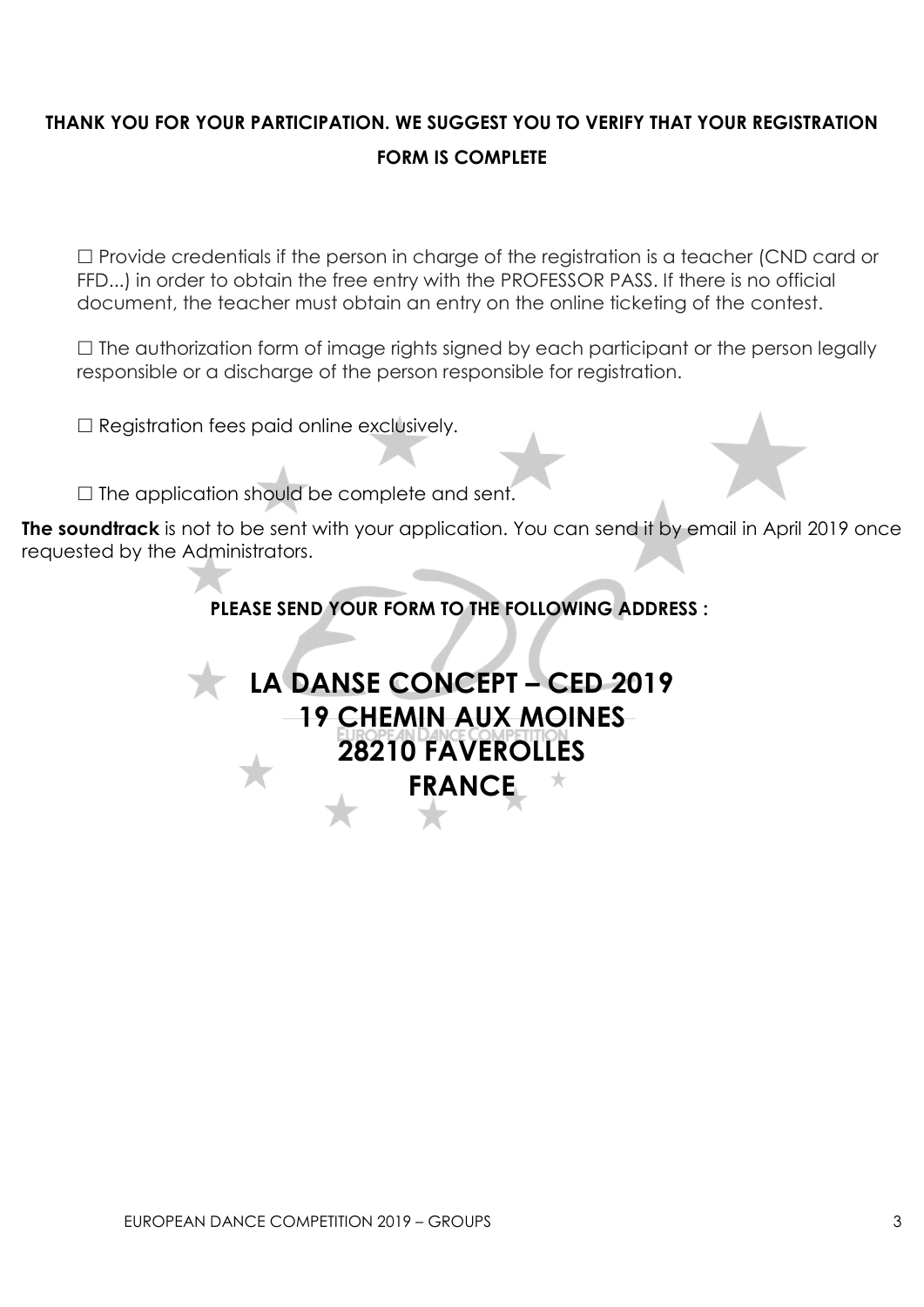

## **IMAGE RIGHTS CONSENT FORM**

The persons listed below declare that they authorize the contest organizers to broadcast their image in the newspapers, media and Partner websites.

| LAST NAME | <b>FIRST NAME</b>                      | <b>SIGNATURE</b> |
|-----------|----------------------------------------|------------------|
|           |                                        |                  |
|           |                                        |                  |
|           |                                        |                  |
|           | <b>EUROPEAN DANCE COMPETITION</b><br>★ |                  |
|           |                                        |                  |
|           |                                        |                  |
|           |                                        |                  |
|           |                                        |                  |
|           |                                        |                  |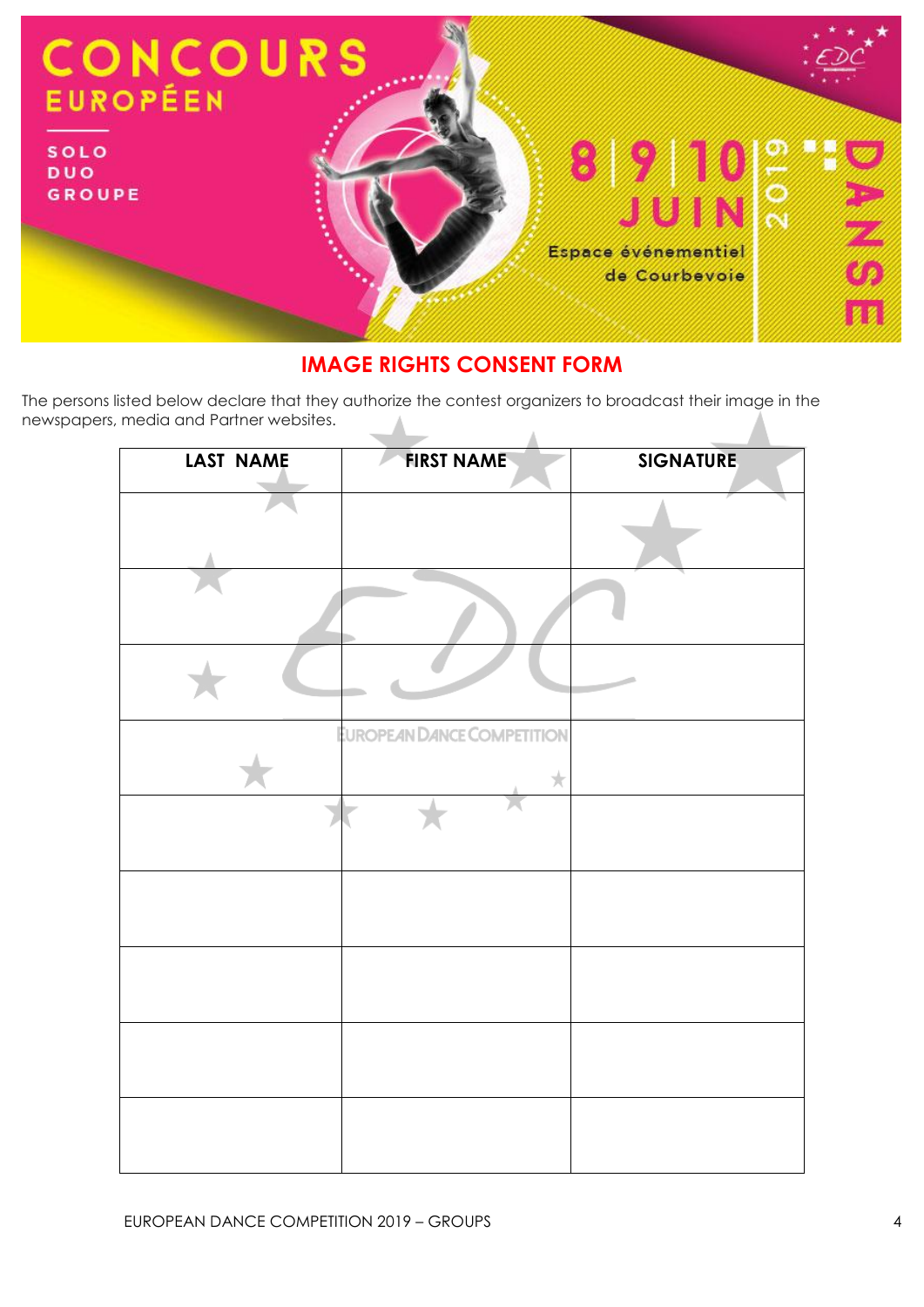| <b>LAST NAME</b> | <b>FIRST NAME</b>          | <b>SIGNATURE</b> |
|------------------|----------------------------|------------------|
|                  |                            |                  |
|                  |                            |                  |
|                  |                            |                  |
|                  |                            |                  |
|                  |                            |                  |
|                  |                            |                  |
|                  |                            |                  |
|                  |                            |                  |
|                  | EUROPEAN DANCE COMPETITION |                  |
|                  | ★                          |                  |
|                  |                            |                  |
|                  |                            |                  |
|                  |                            |                  |